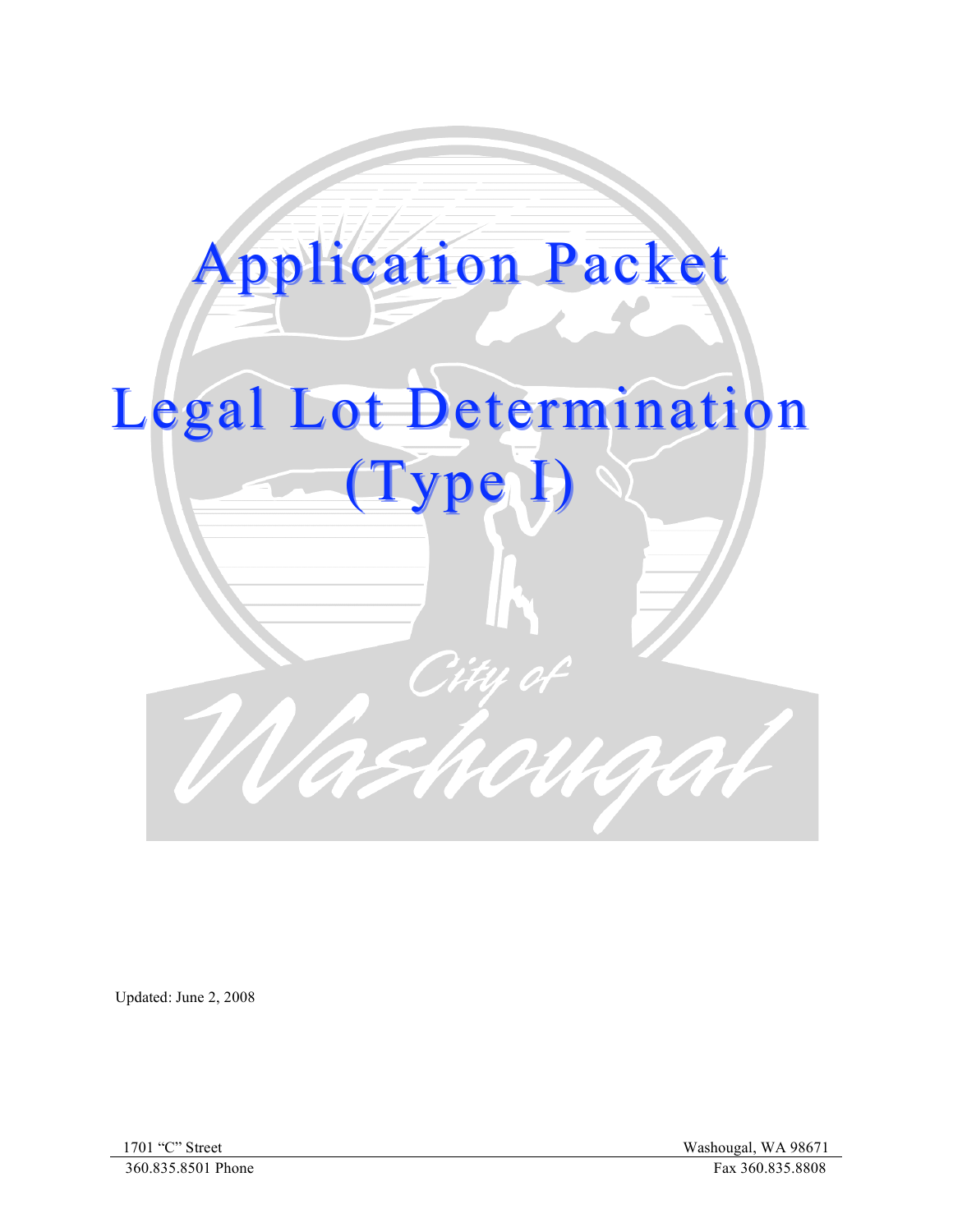| <b>REQUEST:</b>                                                           |                            |       |
|---------------------------------------------------------------------------|----------------------------|-------|
|                                                                           |                            |       |
| <b>APPLICANT:</b>                                                         |                            |       |
| Name                                                                      |                            | Phone |
| <b>Address</b>                                                            |                            |       |
| City                                                                      | <b>State</b>               | Zip   |
| <b>PROPERTY OWNER (list multiple owners separately)</b>                   |                            |       |
| Name                                                                      |                            | Phone |
| Address                                                                   |                            |       |
| City                                                                      | <b>State</b>               | Zip   |
| <b>CONTACT PERSON (list if not same as APPLICANT) - FAX #for contact:</b> |                            |       |
| Name                                                                      |                            | Phone |
| Address                                                                   |                            |       |
| City                                                                      | <b>State</b>               | Zip   |
| <b>LOCATION OF PROJECT:</b><br><b>Site Address</b>                        | <b>Cross Street</b>        |       |
| Serial #s of parcels included:                                            |                            |       |
| <b>Comp Plan Designation:</b>                                             | <b>Zoning:</b>             |       |
| <b>Overlay Zone(s):</b>                                                   | Township:<br>$1/4$ of Sec: | Range |
| <b>Total Acreage of Original parcel(s):</b>                               |                            |       |

## **LEGAL LOT DETERMINATION APPLICATION**

## **AUTHORIZATION**

The undersigned hereby certifies that all information submitted with this application is complete and correct. I understand that any errors and/or omissions may lengthen the time to process the request. **The information on and accompanied by this application is certified by me to be true and correct under penalty of perjury by the laws of the State of Washington.**

**In addition, my signature below also grants permission for city staff to access or enter the subject property to examine the site.** 

Authorized Signature (Letter of authorization required if other than property owner) Date

1701 "C" Street Washougal, WA 98671 360.835.8501 Phone Fax 360.835.8808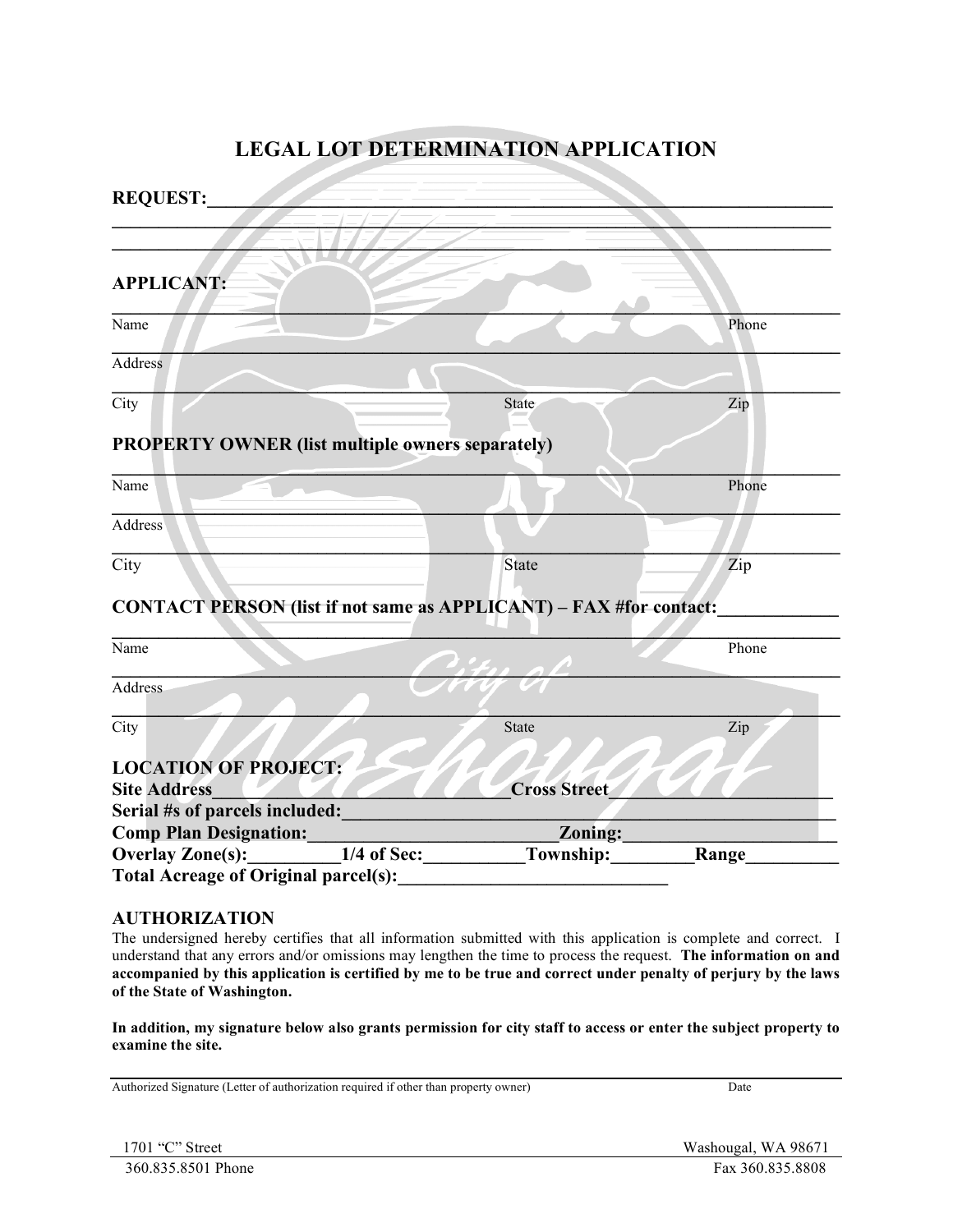

SUBMIT THIS APPLICATION TO THE PLANNING AND DEVELOPMENT DEPARTMENT AT CITY HALL, 1701 "C" STREET, WASHOUGAL, WA (360) 835-8501.

Mashouaal



1701 "C" Street Washougal, WA 98671 360.835.8501 Phone Fax 360.835.8808